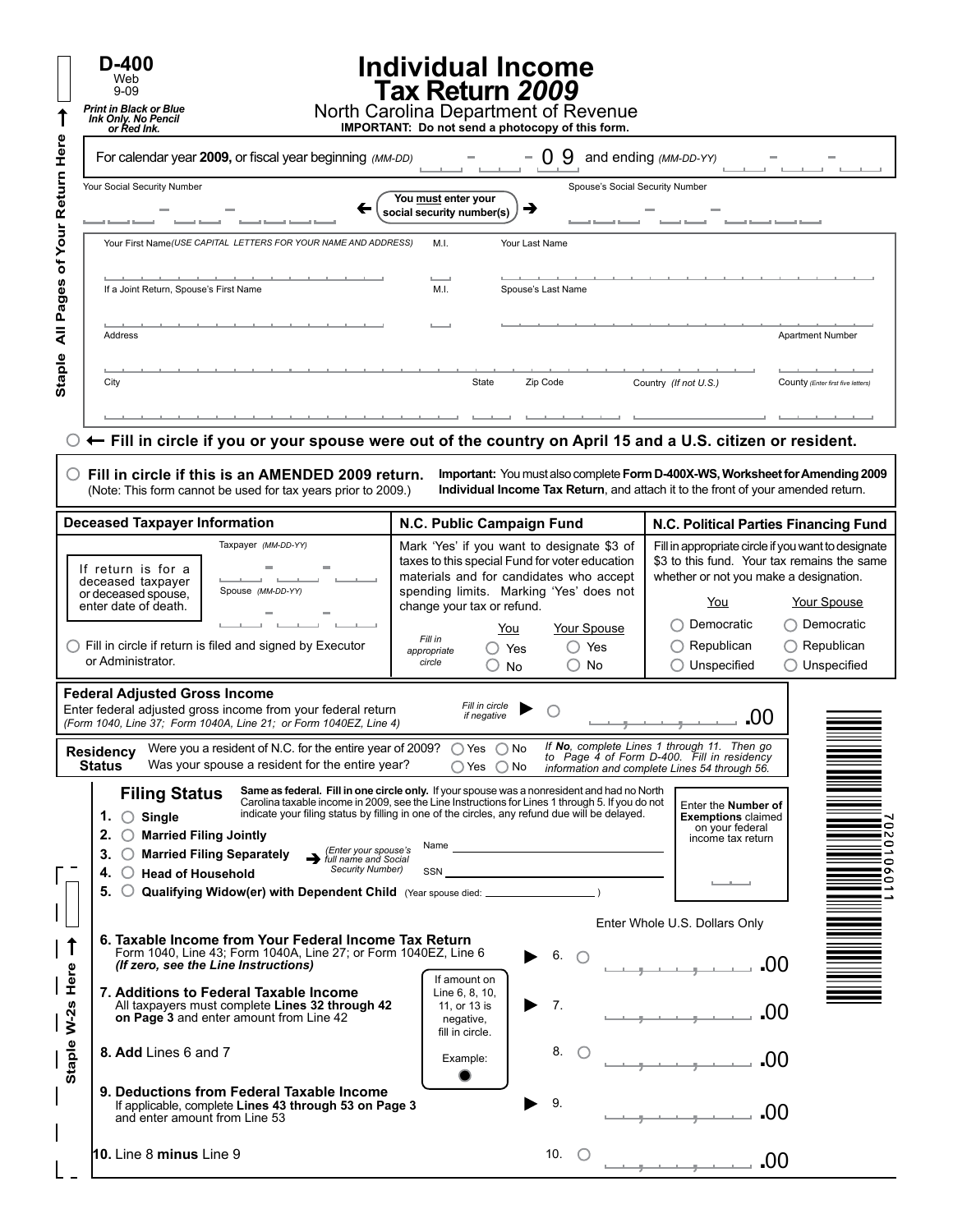| Last Name (First 10 Characters)<br>Page 2                                                                                                                |                                                                                                                                                                                                                                                                                   |      | Tax Year                                                |                                                 | Your Social Security Number |                                     |
|----------------------------------------------------------------------------------------------------------------------------------------------------------|-----------------------------------------------------------------------------------------------------------------------------------------------------------------------------------------------------------------------------------------------------------------------------------|------|---------------------------------------------------------|-------------------------------------------------|-----------------------------|-------------------------------------|
| $D-40\overline{0}$ Web<br>$9 - 09$                                                                                                                       |                                                                                                                                                                                                                                                                                   |      |                                                         | Be sure to sign and date your return on Page 4. |                             |                                     |
| 11. Enter amount from Line 10                                                                                                                            |                                                                                                                                                                                                                                                                                   |      |                                                         | If amount on<br>Line 11 or 13 is                | $\bigcap$ 11.               | .00                                 |
| negative,<br>12. Part-vear residents and nonresidents<br>fill in circle.<br>Complete Lines 54 through 56 on Page 4 and enter decimal amount from Line 56 |                                                                                                                                                                                                                                                                                   |      |                                                         |                                                 | 12.                         |                                     |
| 13. North Carolina Taxable Income                                                                                                                        | <b>Full-year residents</b> enter the amount from Line 11<br>Part-year residents and nonresidents multiply amount on Line 11 by the decimal amount on Line 12                                                                                                                      |      |                                                         | Example:                                        | 13.<br>Ο.                   | .00                                 |
|                                                                                                                                                          | 14. North Carolina Income Tax - If the amount on Line 13 is less than \$68,000, use the Tax<br>Table beginning on Page 17 of the instructions to determine your tax. If the amount on Line 13<br>is \$68,000 or more, use the Tax Rate Schedule on Page 25 to calculate your tax. |      |                                                         |                                                 | 14.                         | $\Omega$                            |
|                                                                                                                                                          | 15. Surtax - If North Carolina Taxable Income, Line 13, exceeds \$50,000, see<br>instructions on Page 28 to determine the amount to enter here.                                                                                                                                   |      |                                                         |                                                 | 15.                         | -00                                 |
|                                                                                                                                                          | 16. Total North Carolina Income Tax (Add Lines 14 and 15)                                                                                                                                                                                                                         |      |                                                         |                                                 | 16.                         | 00                                  |
| if you enter an amount on this line)                                                                                                                     | 17. Tax Credits (From Form D-400TC, Part 4, Line 36 - You must attach Form D-400TC                                                                                                                                                                                                |      |                                                         |                                                 | 17.                         | .00                                 |
| <b>18. Subtract</b> Line 17 from Line 16                                                                                                                 |                                                                                                                                                                                                                                                                                   |      |                                                         |                                                 | 18.                         | $\mathcal{L}(\mathcal{V})$          |
|                                                                                                                                                          | 19. Consumer Use Tax (See instructions on Page 7)                                                                                                                                                                                                                                 |      |                                                         |                                                 | 19.                         |                                     |
| <b>20. Add</b> Lines 18 and 19                                                                                                                           |                                                                                                                                                                                                                                                                                   |      |                                                         |                                                 | 20.                         | .00                                 |
| l21.  North Carolina Income Tax Withheld                                                                                                                 |                                                                                                                                                                                                                                                                                   |      |                                                         |                                                 |                             |                                     |
| (Staple original or copy of<br>the original State wage and<br>tax statement(s) in lower left-                                                            | a. Your tax withheld                                                                                                                                                                                                                                                              | 21a. |                                                         |                                                 | .00                         |                                     |
| hand comer of the return)                                                                                                                                | b. Spouse's tax withheld                                                                                                                                                                                                                                                          | 21b. |                                                         |                                                 | -00                         |                                     |
| 22. Other Tax Payments<br>a. 2009 Estimated Tax                                                                                                          |                                                                                                                                                                                                                                                                                   |      |                                                         |                                                 |                             |                                     |
|                                                                                                                                                          |                                                                                                                                                                                                                                                                                   | 22a. |                                                         |                                                 | .00                         | 0                                   |
| Paid with Extension<br>b.                                                                                                                                |                                                                                                                                                                                                                                                                                   | 22b. |                                                         |                                                 | .00                         | N<br>$\circ$<br>$\sim$<br>$\bullet$ |
| Partnership<br>c.                                                                                                                                        | If you claim a partnership payment<br>on Line 22c or S corporation<br>payment on Line 22d, you must                                                                                                                                                                               | 22c. |                                                         |                                                 | .00                         |                                     |
| d. S Corporation                                                                                                                                         | attach a copy of the NC K-1.                                                                                                                                                                                                                                                      | 22d. |                                                         |                                                 | .00                         |                                     |
| (From Form D-400TC, Part 5)                                                                                                                              | 23. North Carolina Earned Income Tax Credit                                                                                                                                                                                                                                       |      | 23.                                                     |                                                 | .00                         |                                     |
|                                                                                                                                                          | 24. Add Lines 21a through 23 and enter the total on Line 24                                                                                                                                                                                                                       |      |                                                         |                                                 | 24.                         | -00                                 |
|                                                                                                                                                          | 25. a. Tax Due - If Line 20 is more than Line 24, subtract and enter the result                                                                                                                                                                                                   |      |                                                         |                                                 | 25a.                        |                                     |
|                                                                                                                                                          | <b>b.</b> Penalties and interest (See Line instructions)                                                                                                                                                                                                                          |      |                                                         |                                                 | 25b.                        |                                     |
|                                                                                                                                                          | c. Interest on the underpayment of estimated income tax<br>(See Line instructions and enter letter in box, if applicable)                                                                                                                                                         |      | <b>Exception to</b><br>underpayment<br>of estimated tax |                                                 | 25c.                        |                                     |
|                                                                                                                                                          | <b>26. Add</b> Lines 25a, 25b, and 25c and enter the total - <b>Pay This Amount</b><br>You can now pay online. Go to our website and click on Electronic Services for details.                                                                                                    |      |                                                         |                                                 | $26.$ $\frac{6}{5}$         |                                     |
|                                                                                                                                                          | 27. Overpayment - If Line 20 is less than Line 24, subtract and enter the result                                                                                                                                                                                                  |      |                                                         |                                                 | 27.                         | .OO                                 |
| 28. Amount of Line 27 to be applied to 2010 Estimated Income Tax                                                                                         |                                                                                                                                                                                                                                                                                   |      | 28.                                                     |                                                 |                             |                                     |
| 29. Contribution to the N.C. Nongame and Endangered Wildlife Fund                                                                                        |                                                                                                                                                                                                                                                                                   |      | 29.                                                     | ( )()<br>OO 1                                   |                             |                                     |
| <b>30. Add Lines 28 and 29</b>                                                                                                                           |                                                                                                                                                                                                                                                                                   |      |                                                         | 30.                                             |                             |                                     |
| 31. Subtract Line 30 from Line 27 and enter the Amount To Be Refunded                                                                                    |                                                                                                                                                                                                                                                                                   |      |                                                         | 31.                                             | .00                         |                                     |
|                                                                                                                                                          | For a faster refund, file electronically. Go to our website and click on efile.                                                                                                                                                                                                   |      |                                                         |                                                 |                             |                                     |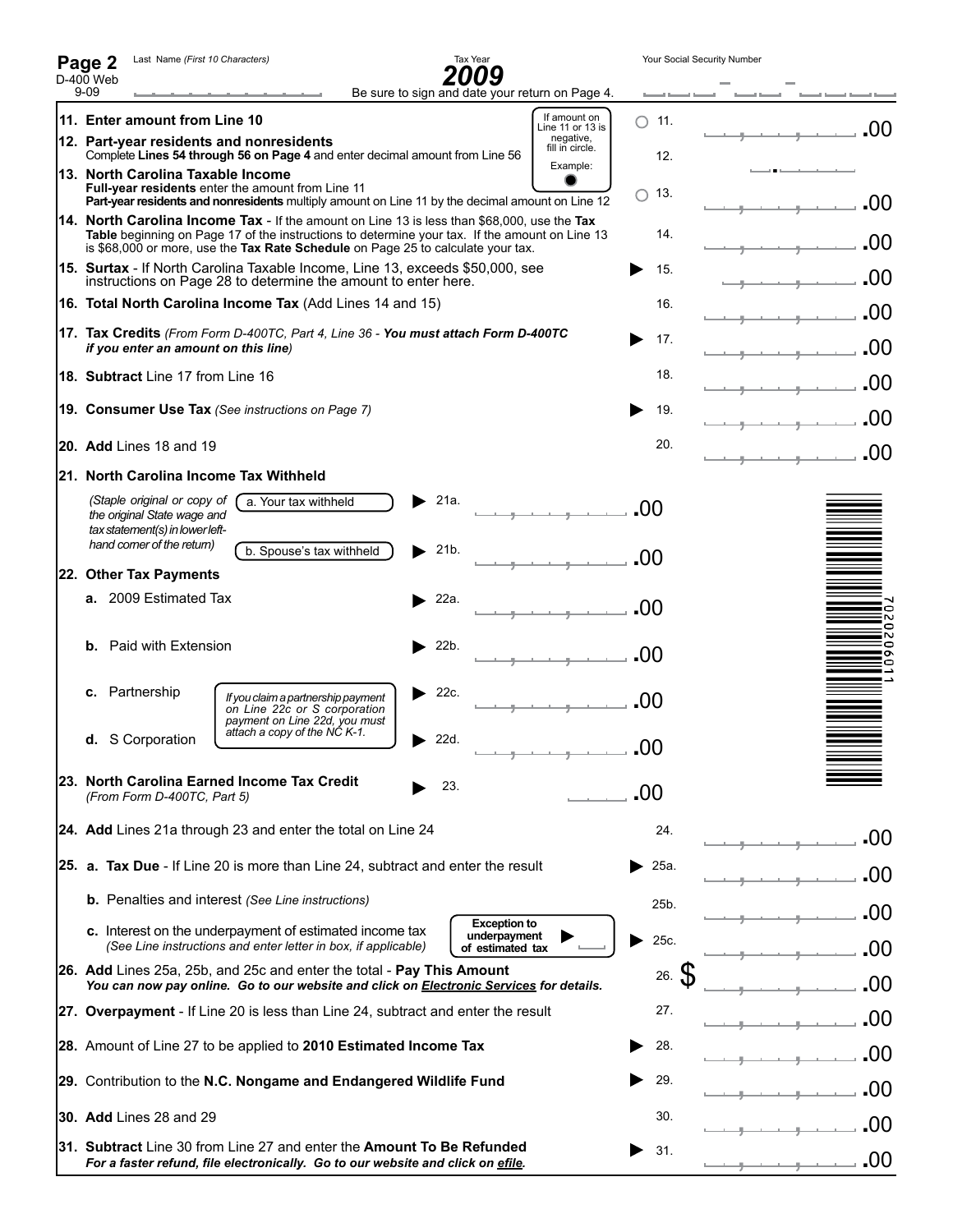| Page 3    | Last Name (First 10 Character |
|-----------|-------------------------------|
| D-400 Web |                               |



 $\overline{\phantom{0}}$ 

 $\overline{\phantom{a}}$ 

|      | $9 - 09$<br>This page must be filed with Pages 1 and 2 of this form.                                                                                                                                                                                                        |     |                               |
|------|-----------------------------------------------------------------------------------------------------------------------------------------------------------------------------------------------------------------------------------------------------------------------------|-----|-------------------------------|
|      | <b>Additions to Federal Taxable Income</b> (See Line Instructions beginning on Page 9.)                                                                                                                                                                                     |     |                               |
|      | 32. Enter the itemized deductions or the standard deduction from your federal return                                                                                                                                                                                        |     |                               |
|      | ● Form 1040, Line 40a<br>● Form 1040A, Line 24a                                                                                                                                                                                                                             |     | Enter Whole U.S. Dollars Only |
|      | ● Form 1040EZ SINGLE filers - enter \$5,700 OR the amount from Line 5 of Form 1040EZ, whichever is less<br>• Form 1040EZ MARRIED FILING JOINTLY filers - enter \$11.400 OR the amount from Line 5 of<br>Form 1040EZ, whichever is less                                      | 32. | -00                           |
|      | 33. Enter your N.C. standard deduction (The standard deduction for most people is shown below.)                                                                                                                                                                             |     |                               |
|      | $\bullet$ Single<br>Head of household<br>\$4,400 ● Married filing separately:                                                                                                                                                                                               | 33. |                               |
|      | Qualifying widow(er)<br>If your spouse does not claim itemized deductions  \$3,000<br>\$6,000                                                                                                                                                                               |     | -00                           |
|      | Note: If 65 or older or blind OR if someone can claim you as a dependent, see the applicable chart or worksheet on Page 9 to determine the amount to enter on this line.<br><u>/!\</u>                                                                                      |     |                               |
|      | 34. Subtract Line 33 from Line 32 and enter the result here, but not less than zero                                                                                                                                                                                         | 34. | -00                           |
| 35.1 | If you claimed the standard deduction on your federal return, do not enter any amount<br>on Line 35. Instead, skip Line 35 and go to Line 36.                                                                                                                               |     |                               |
|      | If you itemized your deductions on your federal return, enter on this line the state and<br>local taxes from Line 5 of Federal Schedule A, motor vehicle taxes from Line 7 of Federal<br>Schedule A, and any foreign income taxes included on Line 8 of Federal Schedule A. | 35. |                               |
|      | IMPORTANT: If you were required to complete the Itemized Deductions Worksheet<br>in the instructions for Federal Form 1040, and you answered "Yes" on Line 7 of the                                                                                                         |     | .00                           |
|      | federal worksheet, see Page 10.                                                                                                                                                                                                                                             |     |                               |
| 36.  | If you claimed the standard deduction, enter the amount from Line 34 above.<br>If you itemized your deductions, compare Line 34 with Line 35 and enter whichever is less.                                                                                                   | 36. | .00                           |
|      | 37. Personal exemption adjustment (Complete the Personal Exemption<br>Adjustment Worksheet on Page 10 of the instructions and enter the result)                                                                                                                             | 37. | .00                           |
|      | 38. Interest income from obligations of states other than North Carolina                                                                                                                                                                                                    | 38. |                               |
|      | 39. Adjustment for domestic production activities (See instructions on Page 10)                                                                                                                                                                                             | 39. | .00                           |
|      | 40. Adjustment for bonus depreciation (See instructions on Page 10)                                                                                                                                                                                                         | 40. | .00                           |
|      | 41. Other additions to federal taxable income (Attach explanation or schedule)                                                                                                                                                                                              | 41. | .00                           |
|      | 42. Total additions - Add Lines 36 through 41 (Enter the total here and on Line 7)                                                                                                                                                                                          | 42. | .00                           |
|      | Deductions from Federal Taxable Income (See Line Instructions beginning on Page 11.)                                                                                                                                                                                        |     |                               |
|      | 43. State or local income tax refund if included on Line 10 of Federal Form 1040                                                                                                                                                                                            | 43. | .00                           |
|      | 44. Interest income from obligations of the United States or United States' possessions                                                                                                                                                                                     | 44  |                               |
|      | 45. Taxable portion of Social Security and Railroad Retirement Benefits included on your federal return                                                                                                                                                                     | 45. | .00                           |
|      | 46. Retirement benefits received from vested N.C. State government, N.C. local government, or<br>federal government retirees (Bailey settlement - Important: See Line instructions on Page 11)                                                                              | 46  |                               |
|      | 47. If you have retirement benefits not reported on Lines 45 or 46, complete the<br>Retirement Benefits Worksheet on Page 11 and enter the result here                                                                                                                      | 47. | .00                           |
|      | 48. Severance wages (See Line instructions on Page 12 for explanation of qualifying<br>severance wages)                                                                                                                                                                     | 48. | .00                           |
|      | 49. Adjustment for additional first-year depreciation added back in 2002, 2003, and 2004<br>(Important: See Line instructions on Page 12)                                                                                                                                   | 49. |                               |
|      | 50. Adjustment for bonus depreciation added back in 2008<br>(Important: See Line instructions on Page 12)                                                                                                                                                                   | 50. |                               |
|      | 51. Contributions to North Carolina's National College Savings Program (NC 529 Plan)<br>(See Line instructions on Page 12 for deduction limitations)                                                                                                                        | 51. |                               |
|      | 52. Other deductions from federal taxable income (Attach explanation or schedule.<br>Do not include any deduction for retirement benefits on this line.)                                                                                                                    | 52. |                               |
|      | <b>53. Total deductions</b> - Add Lines 43 through 52 ( <i>Enter the total here and on Line 9</i> )                                                                                                                                                                         | 53. | .00                           |